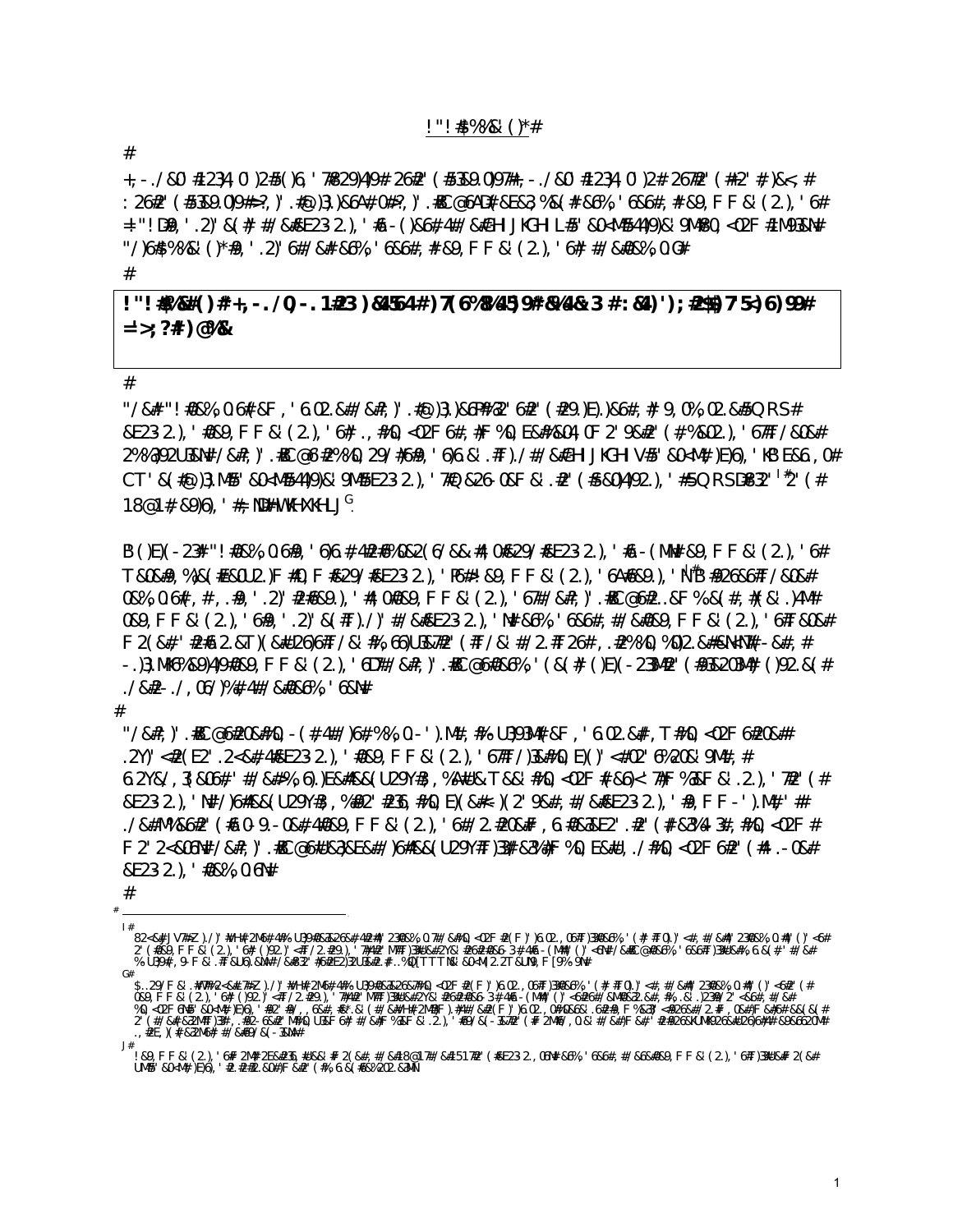**EM&V** Impact, Process, Market Assessment Study Recommendations

Study Title: PY2013-2014 Emerging Technologies Program Targeted Effectiveness Study Report

**Program: ETP**

**Author: ODC/ERS**

**Calmac ID: CPU0112.01**

**ED WO: ED\_O\_ETP\_2**

**Link to Report: http://calmac.org/publications/PY2013-2014\_ETP\_Targeted\_Effectiveness\_Evaluation\_Volume\_I\_FINAL.pdf**

|                |        |                                                                                                                                                                                                                                                                                                                                                                                                                                                                                                                                                                                                                                                                                                                                                                                                                                                                                                                                                                                                                                                                                                               |                                                                                                                                                         |                                           | <b>Disposition</b><br>(Accepted, | <b>Disposition Notes</b>                                                                                                                                                                                                                                                                                                                                                                                                                                                                                                                                                                                                                         |
|----------------|--------|---------------------------------------------------------------------------------------------------------------------------------------------------------------------------------------------------------------------------------------------------------------------------------------------------------------------------------------------------------------------------------------------------------------------------------------------------------------------------------------------------------------------------------------------------------------------------------------------------------------------------------------------------------------------------------------------------------------------------------------------------------------------------------------------------------------------------------------------------------------------------------------------------------------------------------------------------------------------------------------------------------------------------------------------------------------------------------------------------------------|---------------------------------------------------------------------------------------------------------------------------------------------------------|-------------------------------------------|----------------------------------|--------------------------------------------------------------------------------------------------------------------------------------------------------------------------------------------------------------------------------------------------------------------------------------------------------------------------------------------------------------------------------------------------------------------------------------------------------------------------------------------------------------------------------------------------------------------------------------------------------------------------------------------------|
| Item#          | Page # | <b>Findings</b>                                                                                                                                                                                                                                                                                                                                                                                                                                                                                                                                                                                                                                                                                                                                                                                                                                                                                                                                                                                                                                                                                               | <b>Best Practice / Recommendations</b>                                                                                                                  | <b>Recommendation</b><br><b>Recipient</b> | Rejected, or<br>Other)           | (e.g. Description of specific program change or Reason for rejection or Under<br>further review)                                                                                                                                                                                                                                                                                                                                                                                                                                                                                                                                                 |
| 1              | 80     | The analysis of project-barrier matches and a<br>review of ETP's tactic selection process both<br>suggest that ETP is responsive to information<br>gathered during the activity selection process.<br>The evaluation team believes that by<br>systematically gathering information geared<br>towards market readiness at that phase, the ETP<br>staff will be well positioned to respond to that<br>information in a cost efficient and effective<br>manner or will be able to share that information<br>with other entities within the IOUs. The<br>evaluators recommend articulating both<br>technical and market barriers at the project or<br>technology (not end-use) level in planning<br>documentation such as the scanning and<br>screening tools or the IOU technology<br>roadmaps. The level of detail need not be<br>excessive; in many cases, a single sentence or                                                                                                                                                                                                                                | Explicitly identify technical and market barriers<br>as part of the tactic selection process and<br>articulate them in planning documentation           | All IOUs                                  | Other                            | This recommendation is a duplicate of Item #7; see below.<br>ETP already specifies the research objectives being considered in each project<br>during the scoping phase, and "barriers" need to be appropriate to the<br>context of the assessment: for example, customer adoption barriers are not<br>appropriate for lab assessments. ETP will add a field on "barriers" to the<br>existing project scoping template and populate that as is appropriate.<br>However, approximately half of the barriers listed by evaluators are not<br>within ETP's scope. Market barriers within ETP's scope were described in the<br>2010-2012 evaluation. |
| $\overline{2}$ | 80     | phrase can sufficiently describe the barrier.<br>It is known that performance validation projects<br>- including lab evaluations, field evaluations,<br>and scaled field evaluations - sometimes<br>organically reveal information that can<br>accelerate market readiness. Program reporting<br>sometimes captures that information. The<br>evaluation team believes there are opportunities<br>to extract more information in this regard. As a<br>tangible and specific instance of this<br>consideration, field evaluations and scaled field<br>placements regularly put ETP staff in contact<br>with customers and suppliers and sometimes<br>their opinions on the technology are gathered<br>and reported; ETP should take advantage of that<br>captive audience by systematically having<br>participants fill out surveys on their motivations<br>regarding deployment, knowledge of the<br>technology, experience with it, ability to deploy<br>it, etc. This is one specific and obvious example<br>of the opportunity that technical readiness<br>projects provide for addressing market barriers. | Purposefully use performance validation<br>projects to gather information on market<br>barriers and include that information in all<br>project reports. | All IOUs                                  | Other                            | ETP currently already collects feedback from participants in field evaluations<br>and scaled field plarements. However, ETP's field evaluations and scaled field<br>placements are conducted on a small scale with a limited sample size; any<br>data should be considered as anecdoctal. ETP defers to the project manager<br>any decision to include anecdoctal data in a project report.                                                                                                                                                                                                                                                      |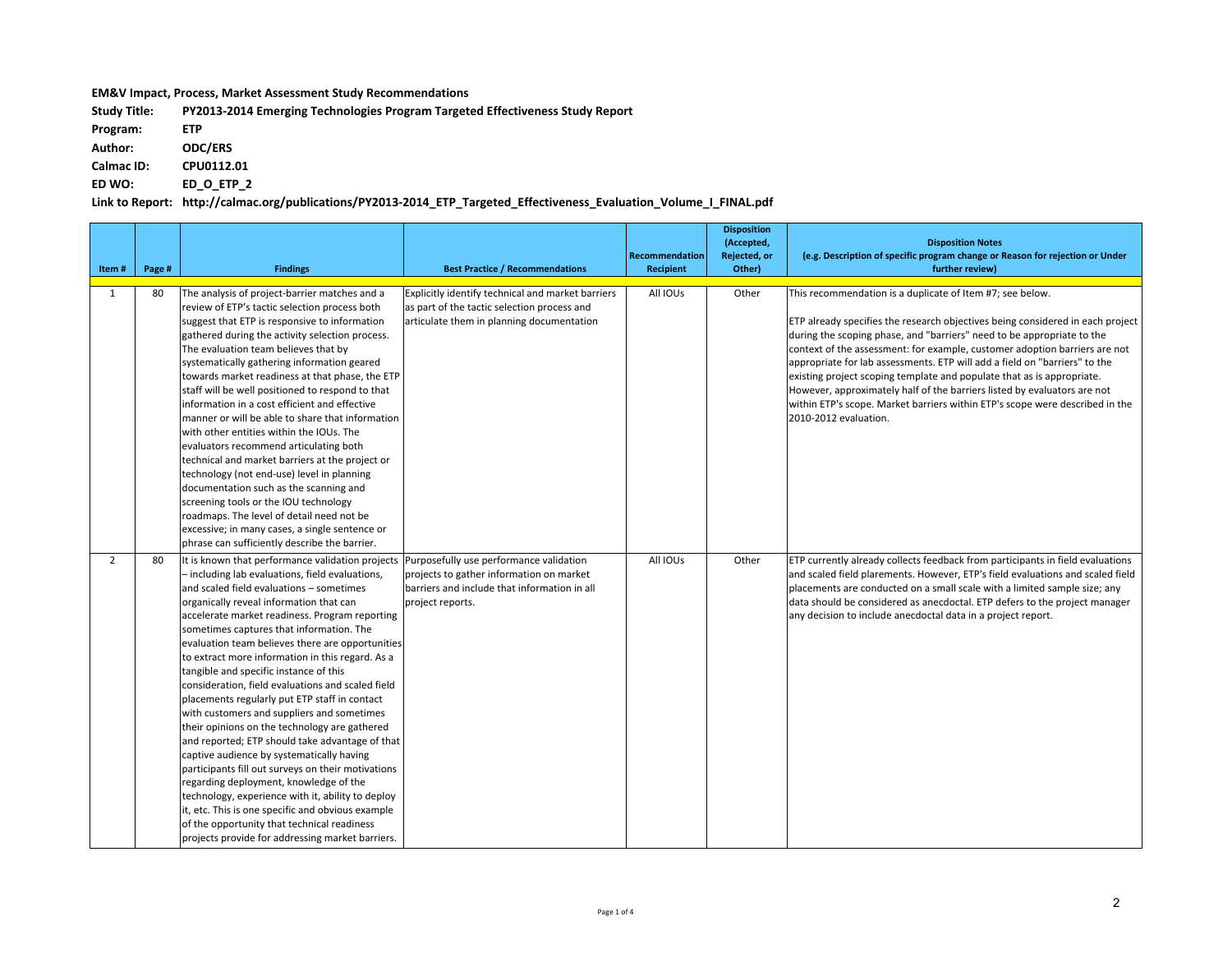| $\overline{3}$<br>82<br>Broadly speaking, the project-barrier matching<br>The evaluation team recommends that the IOUs<br>All IOUs<br>Other<br>This recommendation is a duplicate of Item #6; see below.<br>data shows that current tactic planning<br>pilot a new tactic planning approach (e.g.,<br>processes lead to projects that are generally<br>"strategic technology plan") with the following<br>ETP already does this. The evaluators did not actually evaluate ETP<br>responsive to the specific barriers faced by a<br>features:<br>matching task. However, the evaluators did not recognize that not all<br>given technology; the evaluation team regards<br>• Technology-level barrier identification -<br>this as a significant positive indicator for the<br>barrier identification should occur at the<br>"barriers" are appropriate for ETP's scope. Furthermore, evaluators only<br>tactic planning process. However, tactic planning<br>technology level (e.g., smart thermostats) to<br>is not perfect as evidenced by the shortcomings<br>ensure that selected projects are able to address<br>observed in Sections 5.2.2 and 5.2.3.<br>the full range of barriers.<br>· Statewide coordination - all 4 IOUs should<br>The evaluation team attributes shortcomings to<br>three key aspects of tactic planning: 1) the<br>participate in the methodical determination of<br>barriers and collaborate to address all barriers<br>planning is generally done at the project level,<br>not the technology level, which limits strategic<br>which can be addressed feasibly and cost<br>planning across projects; 2) planning is IOU-by-<br>effectively. Each IOU should participate in the<br>IOU with coordination occurring only secondarily<br>barrier identification process, but each will<br>when interests overlap; and 3) the emphasis on<br>retain full control over the use of its own funds<br>technical readiness noted above.<br>when it comes to actual project execution.<br>• A plan to address market and technical<br>barriers comprehensively - for each barrier<br>identified above, ETP should assign an ETP<br>project (or projects) which either investigates or<br>addresses the barrier or identify an entity within<br>the IOUs that is better positioned to address the<br>barrier (e.g., Workforce Education and Training)<br>and provide reasonable efforts to support that<br>entity in gathering data on and/or addressing<br>that barrier. This aspect of the pilot could<br>provide context and data for the further<br>research proposed in the above section on the<br>costs, benefits, and best practices associated<br>with addressing market versus technical<br>barriers.<br>The IOUs and the CPUC should work together to<br>define goals and success criteria for the pilot.<br>Some of the current PPM are misaligned with<br>Recommendation #1: Adjust PPM and PIP<br>All IOUs<br>The IOUs agree to revise PPMs to align with program objectives, including<br>$\overline{4}$<br>106<br>Accepted<br>current program design do not provide metrics<br>Objectives to measure program effectiveness.<br>removing the PPM on project technical potential. However, the IOUs disagree<br>against which to determine if the program is<br>that tracking is not needed at the project level, as there is frequently a need<br>performing as expected or not. For example, the<br>Revising metrics to align objectives with past<br>to conduct multiple projects on one technology. ETP considers completion of<br>IOUs and CPUC should consider removing<br>achievements and incorporate more useful<br>projects to be valid program achievements. |       |        |                                          |                                         | Recommendation   | <b>Disposition</b><br>(Accepted,<br>Rejected, or | <b>Disposition Notes</b><br>(e.g. Description of specific program change or Reason for rejection or Under |
|----------------------------------------------------------------------------------------------------------------------------------------------------------------------------------------------------------------------------------------------------------------------------------------------------------------------------------------------------------------------------------------------------------------------------------------------------------------------------------------------------------------------------------------------------------------------------------------------------------------------------------------------------------------------------------------------------------------------------------------------------------------------------------------------------------------------------------------------------------------------------------------------------------------------------------------------------------------------------------------------------------------------------------------------------------------------------------------------------------------------------------------------------------------------------------------------------------------------------------------------------------------------------------------------------------------------------------------------------------------------------------------------------------------------------------------------------------------------------------------------------------------------------------------------------------------------------------------------------------------------------------------------------------------------------------------------------------------------------------------------------------------------------------------------------------------------------------------------------------------------------------------------------------------------------------------------------------------------------------------------------------------------------------------------------------------------------------------------------------------------------------------------------------------------------------------------------------------------------------------------------------------------------------------------------------------------------------------------------------------------------------------------------------------------------------------------------------------------------------------------------------------------------------------------------------------------------------------------------------------------------------------------------------------------------------------------------------------------------------------------------------------------------------------------------------------------------------------------------------------------------------------------------------------------------------------------------------------------------------------------------------------------------------------------------------------------------------------------------------------------------------------------------------------------------------------------------------------------------------------------------------------------------------------------------------------------------------------------------------------------------------------------------------------------------------------------------------------------------------------------------------------------------------------------------------------------------------------------------------------------------------------------------------------------------------------------------------|-------|--------|------------------------------------------|-----------------------------------------|------------------|--------------------------------------------------|-----------------------------------------------------------------------------------------------------------|
|                                                                                                                                                                                                                                                                                                                                                                                                                                                                                                                                                                                                                                                                                                                                                                                                                                                                                                                                                                                                                                                                                                                                                                                                                                                                                                                                                                                                                                                                                                                                                                                                                                                                                                                                                                                                                                                                                                                                                                                                                                                                                                                                                                                                                                                                                                                                                                                                                                                                                                                                                                                                                                                                                                                                                                                                                                                                                                                                                                                                                                                                                                                                                                                                                                                                                                                                                                                                                                                                                                                                                                                                                                                                                                          | Item# | Page # | <b>Findings</b>                          | <b>Best Practice / Recommendations</b>  | <b>Recipient</b> | Other)                                           | further review)                                                                                           |
|                                                                                                                                                                                                                                                                                                                                                                                                                                                                                                                                                                                                                                                                                                                                                                                                                                                                                                                                                                                                                                                                                                                                                                                                                                                                                                                                                                                                                                                                                                                                                                                                                                                                                                                                                                                                                                                                                                                                                                                                                                                                                                                                                                                                                                                                                                                                                                                                                                                                                                                                                                                                                                                                                                                                                                                                                                                                                                                                                                                                                                                                                                                                                                                                                                                                                                                                                                                                                                                                                                                                                                                                                                                                                                          |       |        |                                          |                                         |                  |                                                  |                                                                                                           |
|                                                                                                                                                                                                                                                                                                                                                                                                                                                                                                                                                                                                                                                                                                                                                                                                                                                                                                                                                                                                                                                                                                                                                                                                                                                                                                                                                                                                                                                                                                                                                                                                                                                                                                                                                                                                                                                                                                                                                                                                                                                                                                                                                                                                                                                                                                                                                                                                                                                                                                                                                                                                                                                                                                                                                                                                                                                                                                                                                                                                                                                                                                                                                                                                                                                                                                                                                                                                                                                                                                                                                                                                                                                                                                          |       |        |                                          |                                         |                  |                                                  |                                                                                                           |
|                                                                                                                                                                                                                                                                                                                                                                                                                                                                                                                                                                                                                                                                                                                                                                                                                                                                                                                                                                                                                                                                                                                                                                                                                                                                                                                                                                                                                                                                                                                                                                                                                                                                                                                                                                                                                                                                                                                                                                                                                                                                                                                                                                                                                                                                                                                                                                                                                                                                                                                                                                                                                                                                                                                                                                                                                                                                                                                                                                                                                                                                                                                                                                                                                                                                                                                                                                                                                                                                                                                                                                                                                                                                                                          |       |        |                                          |                                         |                  |                                                  |                                                                                                           |
|                                                                                                                                                                                                                                                                                                                                                                                                                                                                                                                                                                                                                                                                                                                                                                                                                                                                                                                                                                                                                                                                                                                                                                                                                                                                                                                                                                                                                                                                                                                                                                                                                                                                                                                                                                                                                                                                                                                                                                                                                                                                                                                                                                                                                                                                                                                                                                                                                                                                                                                                                                                                                                                                                                                                                                                                                                                                                                                                                                                                                                                                                                                                                                                                                                                                                                                                                                                                                                                                                                                                                                                                                                                                                                          |       |        |                                          |                                         |                  |                                                  | coordination. This recommendation seems to be driven by the project-barrier                               |
|                                                                                                                                                                                                                                                                                                                                                                                                                                                                                                                                                                                                                                                                                                                                                                                                                                                                                                                                                                                                                                                                                                                                                                                                                                                                                                                                                                                                                                                                                                                                                                                                                                                                                                                                                                                                                                                                                                                                                                                                                                                                                                                                                                                                                                                                                                                                                                                                                                                                                                                                                                                                                                                                                                                                                                                                                                                                                                                                                                                                                                                                                                                                                                                                                                                                                                                                                                                                                                                                                                                                                                                                                                                                                                          |       |        |                                          |                                         |                  |                                                  |                                                                                                           |
|                                                                                                                                                                                                                                                                                                                                                                                                                                                                                                                                                                                                                                                                                                                                                                                                                                                                                                                                                                                                                                                                                                                                                                                                                                                                                                                                                                                                                                                                                                                                                                                                                                                                                                                                                                                                                                                                                                                                                                                                                                                                                                                                                                                                                                                                                                                                                                                                                                                                                                                                                                                                                                                                                                                                                                                                                                                                                                                                                                                                                                                                                                                                                                                                                                                                                                                                                                                                                                                                                                                                                                                                                                                                                                          |       |        |                                          |                                         |                  |                                                  |                                                                                                           |
|                                                                                                                                                                                                                                                                                                                                                                                                                                                                                                                                                                                                                                                                                                                                                                                                                                                                                                                                                                                                                                                                                                                                                                                                                                                                                                                                                                                                                                                                                                                                                                                                                                                                                                                                                                                                                                                                                                                                                                                                                                                                                                                                                                                                                                                                                                                                                                                                                                                                                                                                                                                                                                                                                                                                                                                                                                                                                                                                                                                                                                                                                                                                                                                                                                                                                                                                                                                                                                                                                                                                                                                                                                                                                                          |       |        |                                          |                                         |                  |                                                  | reviewed a limited sample of ETP projects before arriving at their conclusion.                            |
|                                                                                                                                                                                                                                                                                                                                                                                                                                                                                                                                                                                                                                                                                                                                                                                                                                                                                                                                                                                                                                                                                                                                                                                                                                                                                                                                                                                                                                                                                                                                                                                                                                                                                                                                                                                                                                                                                                                                                                                                                                                                                                                                                                                                                                                                                                                                                                                                                                                                                                                                                                                                                                                                                                                                                                                                                                                                                                                                                                                                                                                                                                                                                                                                                                                                                                                                                                                                                                                                                                                                                                                                                                                                                                          |       |        |                                          |                                         |                  |                                                  |                                                                                                           |
|                                                                                                                                                                                                                                                                                                                                                                                                                                                                                                                                                                                                                                                                                                                                                                                                                                                                                                                                                                                                                                                                                                                                                                                                                                                                                                                                                                                                                                                                                                                                                                                                                                                                                                                                                                                                                                                                                                                                                                                                                                                                                                                                                                                                                                                                                                                                                                                                                                                                                                                                                                                                                                                                                                                                                                                                                                                                                                                                                                                                                                                                                                                                                                                                                                                                                                                                                                                                                                                                                                                                                                                                                                                                                                          |       |        |                                          |                                         |                  |                                                  |                                                                                                           |
|                                                                                                                                                                                                                                                                                                                                                                                                                                                                                                                                                                                                                                                                                                                                                                                                                                                                                                                                                                                                                                                                                                                                                                                                                                                                                                                                                                                                                                                                                                                                                                                                                                                                                                                                                                                                                                                                                                                                                                                                                                                                                                                                                                                                                                                                                                                                                                                                                                                                                                                                                                                                                                                                                                                                                                                                                                                                                                                                                                                                                                                                                                                                                                                                                                                                                                                                                                                                                                                                                                                                                                                                                                                                                                          |       |        |                                          |                                         |                  |                                                  |                                                                                                           |
|                                                                                                                                                                                                                                                                                                                                                                                                                                                                                                                                                                                                                                                                                                                                                                                                                                                                                                                                                                                                                                                                                                                                                                                                                                                                                                                                                                                                                                                                                                                                                                                                                                                                                                                                                                                                                                                                                                                                                                                                                                                                                                                                                                                                                                                                                                                                                                                                                                                                                                                                                                                                                                                                                                                                                                                                                                                                                                                                                                                                                                                                                                                                                                                                                                                                                                                                                                                                                                                                                                                                                                                                                                                                                                          |       |        |                                          |                                         |                  |                                                  |                                                                                                           |
|                                                                                                                                                                                                                                                                                                                                                                                                                                                                                                                                                                                                                                                                                                                                                                                                                                                                                                                                                                                                                                                                                                                                                                                                                                                                                                                                                                                                                                                                                                                                                                                                                                                                                                                                                                                                                                                                                                                                                                                                                                                                                                                                                                                                                                                                                                                                                                                                                                                                                                                                                                                                                                                                                                                                                                                                                                                                                                                                                                                                                                                                                                                                                                                                                                                                                                                                                                                                                                                                                                                                                                                                                                                                                                          |       |        |                                          |                                         |                  |                                                  |                                                                                                           |
|                                                                                                                                                                                                                                                                                                                                                                                                                                                                                                                                                                                                                                                                                                                                                                                                                                                                                                                                                                                                                                                                                                                                                                                                                                                                                                                                                                                                                                                                                                                                                                                                                                                                                                                                                                                                                                                                                                                                                                                                                                                                                                                                                                                                                                                                                                                                                                                                                                                                                                                                                                                                                                                                                                                                                                                                                                                                                                                                                                                                                                                                                                                                                                                                                                                                                                                                                                                                                                                                                                                                                                                                                                                                                                          |       |        |                                          |                                         |                  |                                                  |                                                                                                           |
|                                                                                                                                                                                                                                                                                                                                                                                                                                                                                                                                                                                                                                                                                                                                                                                                                                                                                                                                                                                                                                                                                                                                                                                                                                                                                                                                                                                                                                                                                                                                                                                                                                                                                                                                                                                                                                                                                                                                                                                                                                                                                                                                                                                                                                                                                                                                                                                                                                                                                                                                                                                                                                                                                                                                                                                                                                                                                                                                                                                                                                                                                                                                                                                                                                                                                                                                                                                                                                                                                                                                                                                                                                                                                                          |       |        |                                          |                                         |                  |                                                  |                                                                                                           |
|                                                                                                                                                                                                                                                                                                                                                                                                                                                                                                                                                                                                                                                                                                                                                                                                                                                                                                                                                                                                                                                                                                                                                                                                                                                                                                                                                                                                                                                                                                                                                                                                                                                                                                                                                                                                                                                                                                                                                                                                                                                                                                                                                                                                                                                                                                                                                                                                                                                                                                                                                                                                                                                                                                                                                                                                                                                                                                                                                                                                                                                                                                                                                                                                                                                                                                                                                                                                                                                                                                                                                                                                                                                                                                          |       |        |                                          |                                         |                  |                                                  |                                                                                                           |
|                                                                                                                                                                                                                                                                                                                                                                                                                                                                                                                                                                                                                                                                                                                                                                                                                                                                                                                                                                                                                                                                                                                                                                                                                                                                                                                                                                                                                                                                                                                                                                                                                                                                                                                                                                                                                                                                                                                                                                                                                                                                                                                                                                                                                                                                                                                                                                                                                                                                                                                                                                                                                                                                                                                                                                                                                                                                                                                                                                                                                                                                                                                                                                                                                                                                                                                                                                                                                                                                                                                                                                                                                                                                                                          |       |        |                                          |                                         |                  |                                                  |                                                                                                           |
|                                                                                                                                                                                                                                                                                                                                                                                                                                                                                                                                                                                                                                                                                                                                                                                                                                                                                                                                                                                                                                                                                                                                                                                                                                                                                                                                                                                                                                                                                                                                                                                                                                                                                                                                                                                                                                                                                                                                                                                                                                                                                                                                                                                                                                                                                                                                                                                                                                                                                                                                                                                                                                                                                                                                                                                                                                                                                                                                                                                                                                                                                                                                                                                                                                                                                                                                                                                                                                                                                                                                                                                                                                                                                                          |       |        |                                          |                                         |                  |                                                  |                                                                                                           |
|                                                                                                                                                                                                                                                                                                                                                                                                                                                                                                                                                                                                                                                                                                                                                                                                                                                                                                                                                                                                                                                                                                                                                                                                                                                                                                                                                                                                                                                                                                                                                                                                                                                                                                                                                                                                                                                                                                                                                                                                                                                                                                                                                                                                                                                                                                                                                                                                                                                                                                                                                                                                                                                                                                                                                                                                                                                                                                                                                                                                                                                                                                                                                                                                                                                                                                                                                                                                                                                                                                                                                                                                                                                                                                          |       |        |                                          |                                         |                  |                                                  |                                                                                                           |
|                                                                                                                                                                                                                                                                                                                                                                                                                                                                                                                                                                                                                                                                                                                                                                                                                                                                                                                                                                                                                                                                                                                                                                                                                                                                                                                                                                                                                                                                                                                                                                                                                                                                                                                                                                                                                                                                                                                                                                                                                                                                                                                                                                                                                                                                                                                                                                                                                                                                                                                                                                                                                                                                                                                                                                                                                                                                                                                                                                                                                                                                                                                                                                                                                                                                                                                                                                                                                                                                                                                                                                                                                                                                                                          |       |        |                                          |                                         |                  |                                                  |                                                                                                           |
|                                                                                                                                                                                                                                                                                                                                                                                                                                                                                                                                                                                                                                                                                                                                                                                                                                                                                                                                                                                                                                                                                                                                                                                                                                                                                                                                                                                                                                                                                                                                                                                                                                                                                                                                                                                                                                                                                                                                                                                                                                                                                                                                                                                                                                                                                                                                                                                                                                                                                                                                                                                                                                                                                                                                                                                                                                                                                                                                                                                                                                                                                                                                                                                                                                                                                                                                                                                                                                                                                                                                                                                                                                                                                                          |       |        |                                          |                                         |                  |                                                  |                                                                                                           |
|                                                                                                                                                                                                                                                                                                                                                                                                                                                                                                                                                                                                                                                                                                                                                                                                                                                                                                                                                                                                                                                                                                                                                                                                                                                                                                                                                                                                                                                                                                                                                                                                                                                                                                                                                                                                                                                                                                                                                                                                                                                                                                                                                                                                                                                                                                                                                                                                                                                                                                                                                                                                                                                                                                                                                                                                                                                                                                                                                                                                                                                                                                                                                                                                                                                                                                                                                                                                                                                                                                                                                                                                                                                                                                          |       |        |                                          |                                         |                  |                                                  |                                                                                                           |
|                                                                                                                                                                                                                                                                                                                                                                                                                                                                                                                                                                                                                                                                                                                                                                                                                                                                                                                                                                                                                                                                                                                                                                                                                                                                                                                                                                                                                                                                                                                                                                                                                                                                                                                                                                                                                                                                                                                                                                                                                                                                                                                                                                                                                                                                                                                                                                                                                                                                                                                                                                                                                                                                                                                                                                                                                                                                                                                                                                                                                                                                                                                                                                                                                                                                                                                                                                                                                                                                                                                                                                                                                                                                                                          |       |        |                                          |                                         |                  |                                                  |                                                                                                           |
|                                                                                                                                                                                                                                                                                                                                                                                                                                                                                                                                                                                                                                                                                                                                                                                                                                                                                                                                                                                                                                                                                                                                                                                                                                                                                                                                                                                                                                                                                                                                                                                                                                                                                                                                                                                                                                                                                                                                                                                                                                                                                                                                                                                                                                                                                                                                                                                                                                                                                                                                                                                                                                                                                                                                                                                                                                                                                                                                                                                                                                                                                                                                                                                                                                                                                                                                                                                                                                                                                                                                                                                                                                                                                                          |       |        |                                          |                                         |                  |                                                  |                                                                                                           |
|                                                                                                                                                                                                                                                                                                                                                                                                                                                                                                                                                                                                                                                                                                                                                                                                                                                                                                                                                                                                                                                                                                                                                                                                                                                                                                                                                                                                                                                                                                                                                                                                                                                                                                                                                                                                                                                                                                                                                                                                                                                                                                                                                                                                                                                                                                                                                                                                                                                                                                                                                                                                                                                                                                                                                                                                                                                                                                                                                                                                                                                                                                                                                                                                                                                                                                                                                                                                                                                                                                                                                                                                                                                                                                          |       |        |                                          |                                         |                  |                                                  |                                                                                                           |
|                                                                                                                                                                                                                                                                                                                                                                                                                                                                                                                                                                                                                                                                                                                                                                                                                                                                                                                                                                                                                                                                                                                                                                                                                                                                                                                                                                                                                                                                                                                                                                                                                                                                                                                                                                                                                                                                                                                                                                                                                                                                                                                                                                                                                                                                                                                                                                                                                                                                                                                                                                                                                                                                                                                                                                                                                                                                                                                                                                                                                                                                                                                                                                                                                                                                                                                                                                                                                                                                                                                                                                                                                                                                                                          |       |        |                                          |                                         |                  |                                                  |                                                                                                           |
|                                                                                                                                                                                                                                                                                                                                                                                                                                                                                                                                                                                                                                                                                                                                                                                                                                                                                                                                                                                                                                                                                                                                                                                                                                                                                                                                                                                                                                                                                                                                                                                                                                                                                                                                                                                                                                                                                                                                                                                                                                                                                                                                                                                                                                                                                                                                                                                                                                                                                                                                                                                                                                                                                                                                                                                                                                                                                                                                                                                                                                                                                                                                                                                                                                                                                                                                                                                                                                                                                                                                                                                                                                                                                                          |       |        |                                          |                                         |                  |                                                  |                                                                                                           |
|                                                                                                                                                                                                                                                                                                                                                                                                                                                                                                                                                                                                                                                                                                                                                                                                                                                                                                                                                                                                                                                                                                                                                                                                                                                                                                                                                                                                                                                                                                                                                                                                                                                                                                                                                                                                                                                                                                                                                                                                                                                                                                                                                                                                                                                                                                                                                                                                                                                                                                                                                                                                                                                                                                                                                                                                                                                                                                                                                                                                                                                                                                                                                                                                                                                                                                                                                                                                                                                                                                                                                                                                                                                                                                          |       |        |                                          |                                         |                  |                                                  |                                                                                                           |
|                                                                                                                                                                                                                                                                                                                                                                                                                                                                                                                                                                                                                                                                                                                                                                                                                                                                                                                                                                                                                                                                                                                                                                                                                                                                                                                                                                                                                                                                                                                                                                                                                                                                                                                                                                                                                                                                                                                                                                                                                                                                                                                                                                                                                                                                                                                                                                                                                                                                                                                                                                                                                                                                                                                                                                                                                                                                                                                                                                                                                                                                                                                                                                                                                                                                                                                                                                                                                                                                                                                                                                                                                                                                                                          |       |        |                                          |                                         |                  |                                                  |                                                                                                           |
|                                                                                                                                                                                                                                                                                                                                                                                                                                                                                                                                                                                                                                                                                                                                                                                                                                                                                                                                                                                                                                                                                                                                                                                                                                                                                                                                                                                                                                                                                                                                                                                                                                                                                                                                                                                                                                                                                                                                                                                                                                                                                                                                                                                                                                                                                                                                                                                                                                                                                                                                                                                                                                                                                                                                                                                                                                                                                                                                                                                                                                                                                                                                                                                                                                                                                                                                                                                                                                                                                                                                                                                                                                                                                                          |       |        |                                          |                                         |                  |                                                  |                                                                                                           |
|                                                                                                                                                                                                                                                                                                                                                                                                                                                                                                                                                                                                                                                                                                                                                                                                                                                                                                                                                                                                                                                                                                                                                                                                                                                                                                                                                                                                                                                                                                                                                                                                                                                                                                                                                                                                                                                                                                                                                                                                                                                                                                                                                                                                                                                                                                                                                                                                                                                                                                                                                                                                                                                                                                                                                                                                                                                                                                                                                                                                                                                                                                                                                                                                                                                                                                                                                                                                                                                                                                                                                                                                                                                                                                          |       |        |                                          |                                         |                  |                                                  |                                                                                                           |
|                                                                                                                                                                                                                                                                                                                                                                                                                                                                                                                                                                                                                                                                                                                                                                                                                                                                                                                                                                                                                                                                                                                                                                                                                                                                                                                                                                                                                                                                                                                                                                                                                                                                                                                                                                                                                                                                                                                                                                                                                                                                                                                                                                                                                                                                                                                                                                                                                                                                                                                                                                                                                                                                                                                                                                                                                                                                                                                                                                                                                                                                                                                                                                                                                                                                                                                                                                                                                                                                                                                                                                                                                                                                                                          |       |        |                                          |                                         |                  |                                                  |                                                                                                           |
|                                                                                                                                                                                                                                                                                                                                                                                                                                                                                                                                                                                                                                                                                                                                                                                                                                                                                                                                                                                                                                                                                                                                                                                                                                                                                                                                                                                                                                                                                                                                                                                                                                                                                                                                                                                                                                                                                                                                                                                                                                                                                                                                                                                                                                                                                                                                                                                                                                                                                                                                                                                                                                                                                                                                                                                                                                                                                                                                                                                                                                                                                                                                                                                                                                                                                                                                                                                                                                                                                                                                                                                                                                                                                                          |       |        |                                          |                                         |                  |                                                  |                                                                                                           |
|                                                                                                                                                                                                                                                                                                                                                                                                                                                                                                                                                                                                                                                                                                                                                                                                                                                                                                                                                                                                                                                                                                                                                                                                                                                                                                                                                                                                                                                                                                                                                                                                                                                                                                                                                                                                                                                                                                                                                                                                                                                                                                                                                                                                                                                                                                                                                                                                                                                                                                                                                                                                                                                                                                                                                                                                                                                                                                                                                                                                                                                                                                                                                                                                                                                                                                                                                                                                                                                                                                                                                                                                                                                                                                          |       |        |                                          |                                         |                  |                                                  |                                                                                                           |
|                                                                                                                                                                                                                                                                                                                                                                                                                                                                                                                                                                                                                                                                                                                                                                                                                                                                                                                                                                                                                                                                                                                                                                                                                                                                                                                                                                                                                                                                                                                                                                                                                                                                                                                                                                                                                                                                                                                                                                                                                                                                                                                                                                                                                                                                                                                                                                                                                                                                                                                                                                                                                                                                                                                                                                                                                                                                                                                                                                                                                                                                                                                                                                                                                                                                                                                                                                                                                                                                                                                                                                                                                                                                                                          |       |        |                                          |                                         |                  |                                                  |                                                                                                           |
|                                                                                                                                                                                                                                                                                                                                                                                                                                                                                                                                                                                                                                                                                                                                                                                                                                                                                                                                                                                                                                                                                                                                                                                                                                                                                                                                                                                                                                                                                                                                                                                                                                                                                                                                                                                                                                                                                                                                                                                                                                                                                                                                                                                                                                                                                                                                                                                                                                                                                                                                                                                                                                                                                                                                                                                                                                                                                                                                                                                                                                                                                                                                                                                                                                                                                                                                                                                                                                                                                                                                                                                                                                                                                                          |       |        |                                          |                                         |                  |                                                  |                                                                                                           |
|                                                                                                                                                                                                                                                                                                                                                                                                                                                                                                                                                                                                                                                                                                                                                                                                                                                                                                                                                                                                                                                                                                                                                                                                                                                                                                                                                                                                                                                                                                                                                                                                                                                                                                                                                                                                                                                                                                                                                                                                                                                                                                                                                                                                                                                                                                                                                                                                                                                                                                                                                                                                                                                                                                                                                                                                                                                                                                                                                                                                                                                                                                                                                                                                                                                                                                                                                                                                                                                                                                                                                                                                                                                                                                          |       |        |                                          |                                         |                  |                                                  |                                                                                                           |
|                                                                                                                                                                                                                                                                                                                                                                                                                                                                                                                                                                                                                                                                                                                                                                                                                                                                                                                                                                                                                                                                                                                                                                                                                                                                                                                                                                                                                                                                                                                                                                                                                                                                                                                                                                                                                                                                                                                                                                                                                                                                                                                                                                                                                                                                                                                                                                                                                                                                                                                                                                                                                                                                                                                                                                                                                                                                                                                                                                                                                                                                                                                                                                                                                                                                                                                                                                                                                                                                                                                                                                                                                                                                                                          |       |        |                                          |                                         |                  |                                                  |                                                                                                           |
|                                                                                                                                                                                                                                                                                                                                                                                                                                                                                                                                                                                                                                                                                                                                                                                                                                                                                                                                                                                                                                                                                                                                                                                                                                                                                                                                                                                                                                                                                                                                                                                                                                                                                                                                                                                                                                                                                                                                                                                                                                                                                                                                                                                                                                                                                                                                                                                                                                                                                                                                                                                                                                                                                                                                                                                                                                                                                                                                                                                                                                                                                                                                                                                                                                                                                                                                                                                                                                                                                                                                                                                                                                                                                                          |       |        |                                          |                                         |                  |                                                  |                                                                                                           |
|                                                                                                                                                                                                                                                                                                                                                                                                                                                                                                                                                                                                                                                                                                                                                                                                                                                                                                                                                                                                                                                                                                                                                                                                                                                                                                                                                                                                                                                                                                                                                                                                                                                                                                                                                                                                                                                                                                                                                                                                                                                                                                                                                                                                                                                                                                                                                                                                                                                                                                                                                                                                                                                                                                                                                                                                                                                                                                                                                                                                                                                                                                                                                                                                                                                                                                                                                                                                                                                                                                                                                                                                                                                                                                          |       |        |                                          |                                         |                  |                                                  |                                                                                                           |
|                                                                                                                                                                                                                                                                                                                                                                                                                                                                                                                                                                                                                                                                                                                                                                                                                                                                                                                                                                                                                                                                                                                                                                                                                                                                                                                                                                                                                                                                                                                                                                                                                                                                                                                                                                                                                                                                                                                                                                                                                                                                                                                                                                                                                                                                                                                                                                                                                                                                                                                                                                                                                                                                                                                                                                                                                                                                                                                                                                                                                                                                                                                                                                                                                                                                                                                                                                                                                                                                                                                                                                                                                                                                                                          |       |        |                                          |                                         |                  |                                                  |                                                                                                           |
|                                                                                                                                                                                                                                                                                                                                                                                                                                                                                                                                                                                                                                                                                                                                                                                                                                                                                                                                                                                                                                                                                                                                                                                                                                                                                                                                                                                                                                                                                                                                                                                                                                                                                                                                                                                                                                                                                                                                                                                                                                                                                                                                                                                                                                                                                                                                                                                                                                                                                                                                                                                                                                                                                                                                                                                                                                                                                                                                                                                                                                                                                                                                                                                                                                                                                                                                                                                                                                                                                                                                                                                                                                                                                                          |       |        | project technical potential as a PPM and | assessments of achievement will support |                  |                                                  |                                                                                                           |
| focusing on claimed savings achievements due<br>program assessment. We suggest that the IOUs                                                                                                                                                                                                                                                                                                                                                                                                                                                                                                                                                                                                                                                                                                                                                                                                                                                                                                                                                                                                                                                                                                                                                                                                                                                                                                                                                                                                                                                                                                                                                                                                                                                                                                                                                                                                                                                                                                                                                                                                                                                                                                                                                                                                                                                                                                                                                                                                                                                                                                                                                                                                                                                                                                                                                                                                                                                                                                                                                                                                                                                                                                                                                                                                                                                                                                                                                                                                                                                                                                                                                                                                             |       |        |                                          |                                         |                  |                                                  |                                                                                                           |
| to measure transfer into the IOU EE portfolio.<br>and CPUC work collaboratively to:                                                                                                                                                                                                                                                                                                                                                                                                                                                                                                                                                                                                                                                                                                                                                                                                                                                                                                                                                                                                                                                                                                                                                                                                                                                                                                                                                                                                                                                                                                                                                                                                                                                                                                                                                                                                                                                                                                                                                                                                                                                                                                                                                                                                                                                                                                                                                                                                                                                                                                                                                                                                                                                                                                                                                                                                                                                                                                                                                                                                                                                                                                                                                                                                                                                                                                                                                                                                                                                                                                                                                                                                                      |       |        |                                          |                                         |                  |                                                  |                                                                                                           |
| Additionally, revised metrics may better support<br>n Agree on objectives of the program and how                                                                                                                                                                                                                                                                                                                                                                                                                                                                                                                                                                                                                                                                                                                                                                                                                                                                                                                                                                                                                                                                                                                                                                                                                                                                                                                                                                                                                                                                                                                                                                                                                                                                                                                                                                                                                                                                                                                                                                                                                                                                                                                                                                                                                                                                                                                                                                                                                                                                                                                                                                                                                                                                                                                                                                                                                                                                                                                                                                                                                                                                                                                                                                                                                                                                                                                                                                                                                                                                                                                                                                                                         |       |        |                                          |                                         |                  |                                                  |                                                                                                           |
| CPUC guidance if they are focused on<br>to document and track outcomes,                                                                                                                                                                                                                                                                                                                                                                                                                                                                                                                                                                                                                                                                                                                                                                                                                                                                                                                                                                                                                                                                                                                                                                                                                                                                                                                                                                                                                                                                                                                                                                                                                                                                                                                                                                                                                                                                                                                                                                                                                                                                                                                                                                                                                                                                                                                                                                                                                                                                                                                                                                                                                                                                                                                                                                                                                                                                                                                                                                                                                                                                                                                                                                                                                                                                                                                                                                                                                                                                                                                                                                                                                                  |       |        |                                          |                                         |                  |                                                  |                                                                                                           |
| technology-specific achievements for measure<br>n Shift objectives and metrics to reflect                                                                                                                                                                                                                                                                                                                                                                                                                                                                                                                                                                                                                                                                                                                                                                                                                                                                                                                                                                                                                                                                                                                                                                                                                                                                                                                                                                                                                                                                                                                                                                                                                                                                                                                                                                                                                                                                                                                                                                                                                                                                                                                                                                                                                                                                                                                                                                                                                                                                                                                                                                                                                                                                                                                                                                                                                                                                                                                                                                                                                                                                                                                                                                                                                                                                                                                                                                                                                                                                                                                                                                                                                |       |        |                                          |                                         |                  |                                                  |                                                                                                           |
| transfer as well as for market readiness. For<br>technology, rather than project, activities,                                                                                                                                                                                                                                                                                                                                                                                                                                                                                                                                                                                                                                                                                                                                                                                                                                                                                                                                                                                                                                                                                                                                                                                                                                                                                                                                                                                                                                                                                                                                                                                                                                                                                                                                                                                                                                                                                                                                                                                                                                                                                                                                                                                                                                                                                                                                                                                                                                                                                                                                                                                                                                                                                                                                                                                                                                                                                                                                                                                                                                                                                                                                                                                                                                                                                                                                                                                                                                                                                                                                                                                                            |       |        |                                          |                                         |                  |                                                  |                                                                                                           |
| example, current end-use alignment with CEESP<br>n Identify and implement adjustments to track                                                                                                                                                                                                                                                                                                                                                                                                                                                                                                                                                                                                                                                                                                                                                                                                                                                                                                                                                                                                                                                                                                                                                                                                                                                                                                                                                                                                                                                                                                                                                                                                                                                                                                                                                                                                                                                                                                                                                                                                                                                                                                                                                                                                                                                                                                                                                                                                                                                                                                                                                                                                                                                                                                                                                                                                                                                                                                                                                                                                                                                                                                                                                                                                                                                                                                                                                                                                                                                                                                                                                                                                           |       |        |                                          |                                         |                  |                                                  |                                                                                                           |
| is tracked at a project level, rather than<br>achievements.                                                                                                                                                                                                                                                                                                                                                                                                                                                                                                                                                                                                                                                                                                                                                                                                                                                                                                                                                                                                                                                                                                                                                                                                                                                                                                                                                                                                                                                                                                                                                                                                                                                                                                                                                                                                                                                                                                                                                                                                                                                                                                                                                                                                                                                                                                                                                                                                                                                                                                                                                                                                                                                                                                                                                                                                                                                                                                                                                                                                                                                                                                                                                                                                                                                                                                                                                                                                                                                                                                                                                                                                                                              |       |        |                                          |                                         |                  |                                                  |                                                                                                           |
| technology level. Due to this, the same                                                                                                                                                                                                                                                                                                                                                                                                                                                                                                                                                                                                                                                                                                                                                                                                                                                                                                                                                                                                                                                                                                                                                                                                                                                                                                                                                                                                                                                                                                                                                                                                                                                                                                                                                                                                                                                                                                                                                                                                                                                                                                                                                                                                                                                                                                                                                                                                                                                                                                                                                                                                                                                                                                                                                                                                                                                                                                                                                                                                                                                                                                                                                                                                                                                                                                                                                                                                                                                                                                                                                                                                                                                                  |       |        |                                          |                                         |                  |                                                  |                                                                                                           |
| technology could be accounted for in multiple                                                                                                                                                                                                                                                                                                                                                                                                                                                                                                                                                                                                                                                                                                                                                                                                                                                                                                                                                                                                                                                                                                                                                                                                                                                                                                                                                                                                                                                                                                                                                                                                                                                                                                                                                                                                                                                                                                                                                                                                                                                                                                                                                                                                                                                                                                                                                                                                                                                                                                                                                                                                                                                                                                                                                                                                                                                                                                                                                                                                                                                                                                                                                                                                                                                                                                                                                                                                                                                                                                                                                                                                                                                            |       |        |                                          |                                         |                  |                                                  |                                                                                                           |
| projects.                                                                                                                                                                                                                                                                                                                                                                                                                                                                                                                                                                                                                                                                                                                                                                                                                                                                                                                                                                                                                                                                                                                                                                                                                                                                                                                                                                                                                                                                                                                                                                                                                                                                                                                                                                                                                                                                                                                                                                                                                                                                                                                                                                                                                                                                                                                                                                                                                                                                                                                                                                                                                                                                                                                                                                                                                                                                                                                                                                                                                                                                                                                                                                                                                                                                                                                                                                                                                                                                                                                                                                                                                                                                                                |       |        |                                          |                                         |                  |                                                  |                                                                                                           |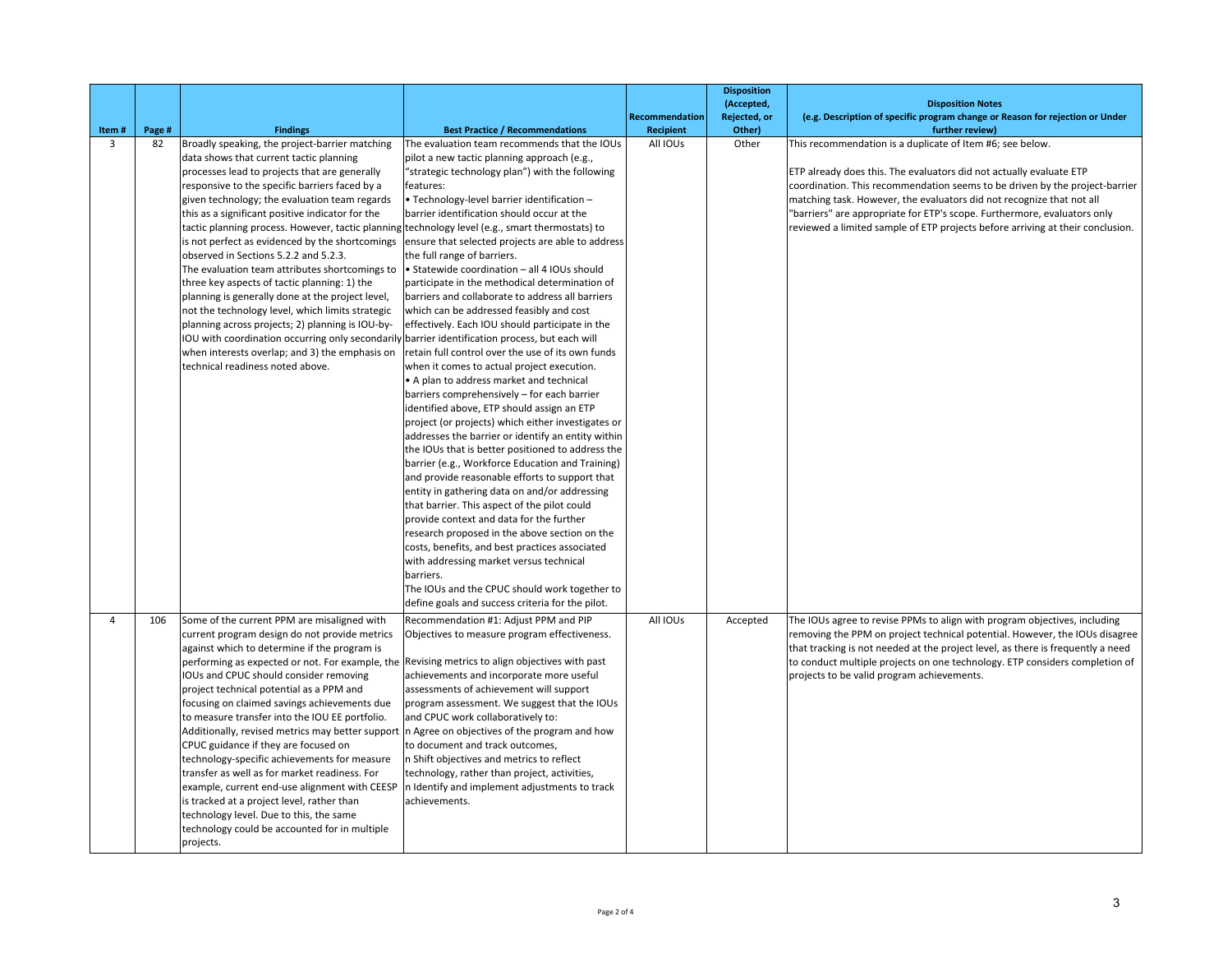| Item# | Page # | <b>Findings</b>                                                                                                                                                                                                                                                                                                                                                                                                                                                                                                                                                                                                                                                                                                                       | <b>Best Practice / Recommendations</b>                                                                                                                                                                                                                                                                                                                                                                                                                                                                                                                                                                                                                                                                                                                                                                                                                                                                                       | <b>Recommendation</b><br>Recipient | <b>Disposition</b><br>(Accepted,<br>Rejected, or<br>Other) | <b>Disposition Notes</b><br>(e.g. Description of specific program change or Reason for rejection or Under<br>further review)                                                                                                                                                                                                                                                                                                                                                                                                                                                                                                                                                                                                                                                                                                                                          |
|-------|--------|---------------------------------------------------------------------------------------------------------------------------------------------------------------------------------------------------------------------------------------------------------------------------------------------------------------------------------------------------------------------------------------------------------------------------------------------------------------------------------------------------------------------------------------------------------------------------------------------------------------------------------------------------------------------------------------------------------------------------------------|------------------------------------------------------------------------------------------------------------------------------------------------------------------------------------------------------------------------------------------------------------------------------------------------------------------------------------------------------------------------------------------------------------------------------------------------------------------------------------------------------------------------------------------------------------------------------------------------------------------------------------------------------------------------------------------------------------------------------------------------------------------------------------------------------------------------------------------------------------------------------------------------------------------------------|------------------------------------|------------------------------------------------------------|-----------------------------------------------------------------------------------------------------------------------------------------------------------------------------------------------------------------------------------------------------------------------------------------------------------------------------------------------------------------------------------------------------------------------------------------------------------------------------------------------------------------------------------------------------------------------------------------------------------------------------------------------------------------------------------------------------------------------------------------------------------------------------------------------------------------------------------------------------------------------|
| 5     | 106    | The ETP data tracking and reporting quality<br>continues to limit the CPUC's ability to provide<br>oversight on ETP activities, or evaluation of<br>program effectiveness. In support of improving<br>tracking, we recommend four efforts to support<br>program oversight:<br>. Improve ETP data tracking and reporting<br>quality for status variables<br>• Clarify time frames for adoption to enable<br>annual and cumulative tracking of adoption to<br>EE portfolio<br>. Assure measure codes are in place within the<br>ETP database and accurately match measure<br>codes in the savings database<br>. Investigate the benefits of capture information<br>of custom projects needed to support claimed<br>savings assessments. | Recommendation #2: Improve tracking of three<br>program parameters of interest-project status,<br>project adoption, and measure transfer                                                                                                                                                                                                                                                                                                                                                                                                                                                                                                                                                                                                                                                                                                                                                                                     | All IOUs                           | Accepted                                                   | The IOUs agree to revise and improve tracking of project status and measure<br>transfer. ETP already tracks dates of adoption. ETP measure codes are already<br>in place in the savings database; we are unsure why the evaluators had<br>difficulty. ETP will consider the feasibility of creating a special tag within the<br>savings database to mark those measures transferred from ETP.                                                                                                                                                                                                                                                                                                                                                                                                                                                                         |
| 6     | 107    | See Sections 5.2.2 and 5.2.3.                                                                                                                                                                                                                                                                                                                                                                                                                                                                                                                                                                                                                                                                                                         | Recommendation #3: Launch a moderate-length<br>pilot initiative (perhaps 2 years) within ETP to<br>create and execute a statewide "strategic<br>technology plan"<br>For a specific technology, we recommend:<br>. Methodically determining all barriers for that<br>one technology by explicitly identifying technical<br>and market barriers as part of a coordinated<br>tactic selection process<br>. Collaborating across the four IOUs to address<br>barriers that can be cost-effectively and feasibly<br>addressed<br>· Collectively identifying appropriate technical-<br>and market-readiness projects and distributing<br>them to one or more IOUs for execution, as<br>interest, budget, climate, and other IOU-specific<br>characteristics allow. Additionally, for those<br>barriers that ETP is unable to address,<br>identifying other entities within the IOUs that<br>are better positioned to address them. | All IOUs                           | Rejected                                                   | The IOUs decline this recommendation, because ETP has an extensive history<br>of strategic coordination of technology projects from the beginning of the<br>program. We are currently putting together a white paper to describe these<br>successes and will be happy to share this with ED and other stakeholders<br>when it is ready.<br>The IOUs agree that strategic coordination is critical. However, the logic<br>behind this recommendation does not follow: evaluators looked at "barriers"<br>addressed by only 8 technologies, found that there were some "barriers"<br>(including social, regulatory, and political barriers) not being addressed by<br>ETP, and concluded that ETP lacks strategic coordination. This conclusion is<br>flawed due to the limited sample size and to the incorrect premise that all<br>"barriers" are within ETP's scope. |